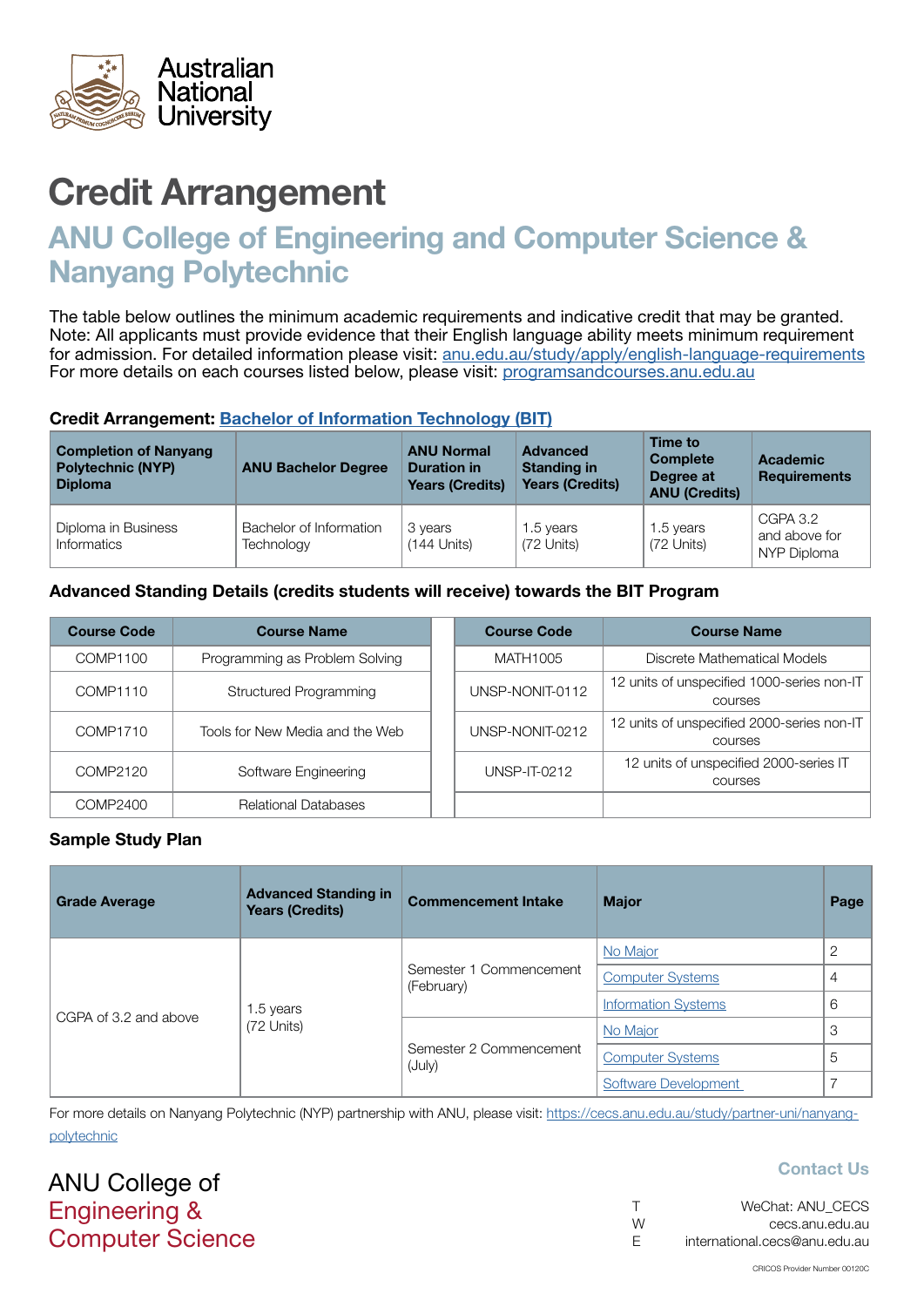<span id="page-1-0"></span>

# ANU College of Engineering and Computer Science & Nanyang Polytechnic

The table below outlines the minimum academic requirements and indicative credit that may be granted. Note: All applicants must provide evidence that their English language ability meets minimum requirement for admission. For detailed information please visit: [anu.edu.au/study/apply/english-language-requirements](http://anu.edu.au/study/apply/english-language-requirements)

#### Credit Arrangement: [Bachelor of](http://programsandcourses.anu.edu.au/program/BIT) Information Technology (BIT)

| <b>Completion of Nanyang</b><br><b>Polytechnic (NYP)</b><br><b>Diploma</b> | <b>ANU Bachelor Degree</b>            | <b>ANU Normal</b><br><b>Duration in</b><br><b>Years (Credits)</b> | <b>Advanced</b><br><b>Standing in</b><br><b>Years (Credits)</b> | Time to<br><b>Complete</b><br>Degree at ANU<br>(Credits) | <b>Academic</b><br><b>Requirements</b>   |
|----------------------------------------------------------------------------|---------------------------------------|-------------------------------------------------------------------|-----------------------------------------------------------------|----------------------------------------------------------|------------------------------------------|
| Diploma in Business<br>Informatics                                         | Bachelor of Information<br>Technology | 3 years<br>$(144$ Units)                                          | 1.5 years<br>(72 Units)                                         | 1.5 years<br>(72 Units)                                  | CGPA 3.2<br>and above for<br>NYP Diploma |

### Sample Study Plan: Semester 1 Commencement (February)

#### No major

Students study four courses per semester at ANU. For more details on each courses listed below, please visit: [programsandcourses.anu.edu.au](http://programsandcourses.anu.edu.au/program/BIT)

|                                       | <b>ANU Semester 1 (February))</b>                                                                                                                                                                               | <b>ANU Semester 2 (July)</b>                                                                                              |
|---------------------------------------|-----------------------------------------------------------------------------------------------------------------------------------------------------------------------------------------------------------------|---------------------------------------------------------------------------------------------------------------------------|
| Year 1 at ANU<br>$(48$ units)         | COMP2100 Software Design Methodologies<br>٠<br>COMP2300 Computer Organisation and Program<br>Execution<br>COMP2420 Introduction to Data Management,<br>$\bullet$<br>Analysis and Security<br>Elective (6 units) | COMP1600 Foundations of Computing<br>3000/4000-series IT (6 units)<br>3000/4000-series IT (6 units)<br>Elective (6 units) |
| Year 2 at ANU<br>$(24 \text{ units})$ | 3000/4000-series IT (6 units)<br>3000/4000-series IT (6 units)<br>Elective (6 units)<br>٠<br>Elective (6 units)                                                                                                 |                                                                                                                           |

NOTE: It is a student's responsibility to ensure the above is correct and satisfies the degree requirements of the program. This is a guide only and is provided to assist students with their enrolment planning. (Last Updated: March 2018)

For more details on Nanyang Polytechnic (NYP) partnership with ANU, please visit: https://cecs.anu.edu.au/study/partner-uni/nanyangpolytechnic

| $\top$ | WeChat: ANU CECS              |
|--------|-------------------------------|
| W      | cecs.anu.edu.au               |
| - F    | international.cecs@anu.edu.au |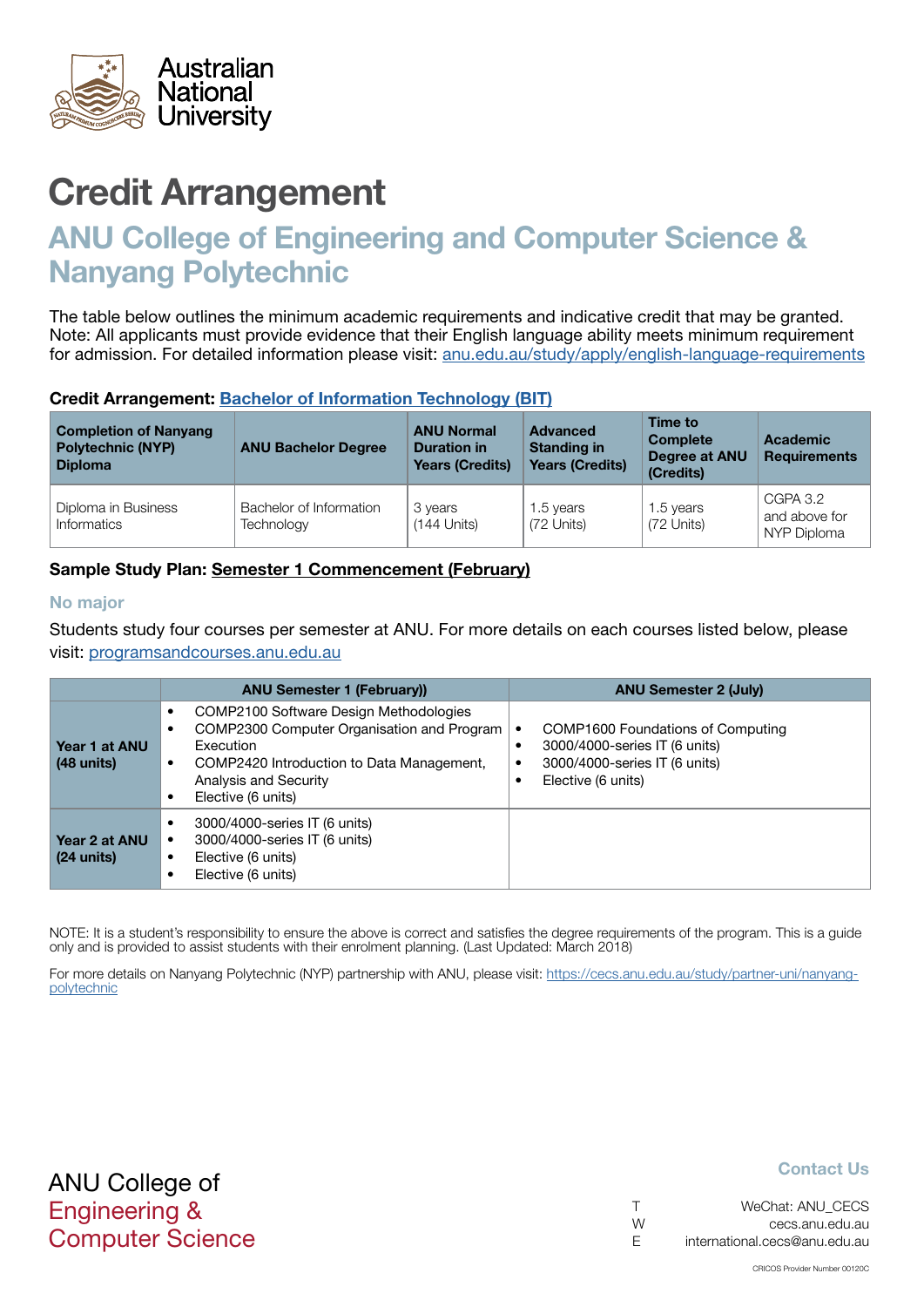<span id="page-2-0"></span>

# ANU College of Engineering and Computer Science & Nanyang Polytechnic

The table below outlines the minimum academic requirements and indicative credit that may be granted. Note: All applicants must provide evidence that their English language ability meets minimum requirement for admission. For detailed information please visit: [anu.edu.au/study/apply/english-language-requirements](http://anu.edu.au/study/apply/english-language-requirements)

#### Credit Arrangement: [Bachelor of](http://programsandcourses.anu.edu.au/program/BIT) Information Technology (BIT)

| <b>Completion of Nanyang</b><br><b>Polytechnic (NYP)</b><br><b>Diploma</b> | <b>ANU Bachelor Degree</b>            | <b>ANU Normal</b><br><b>Duration in Years</b><br>(Credits) | <b>Advanced</b><br><b>Standing in</b><br><b>Years (Credits)</b> | Time to<br><b>Complete</b><br>Degree at ANU<br>(Credits) | <b>Academic</b><br><b>Requirements</b>   |
|----------------------------------------------------------------------------|---------------------------------------|------------------------------------------------------------|-----------------------------------------------------------------|----------------------------------------------------------|------------------------------------------|
| Diploma in Business<br><b>Informatics</b>                                  | Bachelor of Information<br>Technology | 3 years<br>$(144$ Units)                                   | 1.5 years<br>(72 Units)                                         | 1.5 years<br>(72 Units)                                  | CGPA 3.2<br>and above for<br>NYP Diploma |

### Sample Study Plan: Semester 2 Commencement (July)

#### No major

Students study four courses per semester at ANU. For more details on each courses listed below, please visit: [programsandcourses.anu.edu.au](http://programsandcourses.anu.edu.au/program/BIT)

|                                       | <b>ANU Semester 1 (February))</b>                                                                                                                                                                                           | <b>ANU Semester 2 (July)</b>                                                                                                                         |
|---------------------------------------|-----------------------------------------------------------------------------------------------------------------------------------------------------------------------------------------------------------------------------|------------------------------------------------------------------------------------------------------------------------------------------------------|
| Year 1 at ANU<br>$(24 \text{ units})$ |                                                                                                                                                                                                                             | COMP1600 Foundations of Computing<br>$\bullet$<br>COMP2100 Software Design Methodologies<br>٠<br>3000/4000-series IT (6 units)<br>Elective (6 units) |
| Year 2 at ANU<br>$(48$ units)         | COMP2300 Computer Organisation and Program<br>$\bullet$<br>Execution<br>COMP2420 Introduction to Data Management,<br>$\bullet$<br>Analysis and Security<br>3000/4000-series IT (6 units)<br>$\bullet$<br>Elective (6 units) | 3000/4000-series IT (6 units)<br>$\epsilon$<br>3000/4000-series IT (6 units)<br>Elective (6 units)<br>Major (6 units) [2]                            |

NOTE: It is a student's responsibility to ensure the above is correct and satisfies the degree requirements of the program. This is a guide only and is provided to assist students with their enrolment planning. (Last Updated: March 2018)

For more details on Nanyang Polytechnic (NYP) partnership with ANU, please visit: https://cecs.anu.edu.au/study/partner-uni/nanyangpolytechnic

| $\top$ | WeChat: ANU CECS              |
|--------|-------------------------------|
| W      | cecs.anu.edu.au               |
| E.     | international.cecs@anu.edu.au |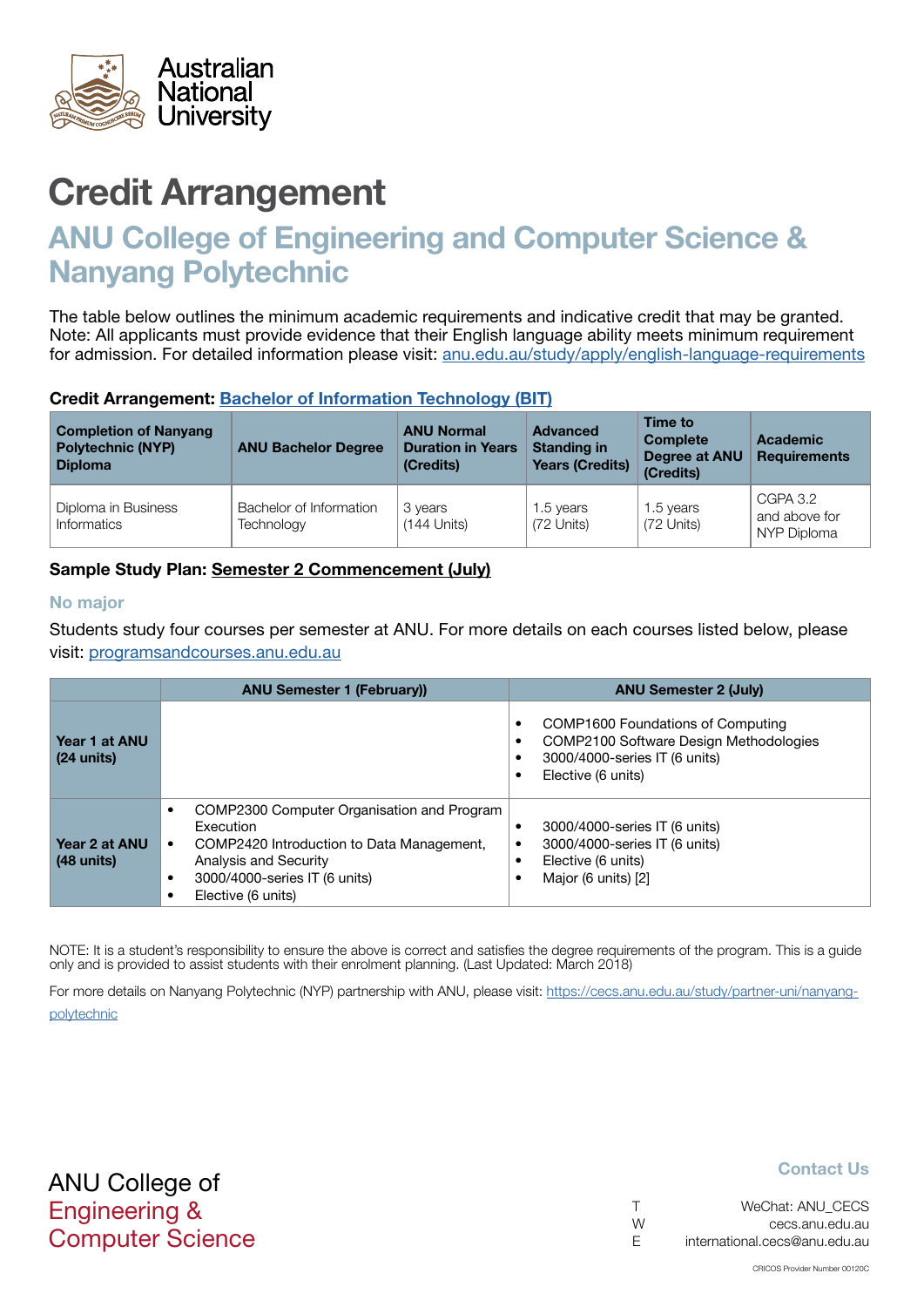<span id="page-3-0"></span>

# ANU College of Engineering and Computer Science & Nanyang Polytechnic

The table below outlines the minimum academic requirements and indicative credit that may be granted. Note: All applicants must provide evidence that their English language ability meets minimum requirement for admission. For detailed information please visit: [anu.edu.au/study/apply/english-language-requirements](http://anu.edu.au/study/apply/english-language-requirements)

#### Credit Arrangement: [Bachelor of](http://programsandcourses.anu.edu.au/program/BIT) Information Technology (BIT)

| <b>Completion of Nanyang</b><br><b>Polytechnic (NYP)</b><br><b>Diploma</b> | <b>ANU Bachelor Degree</b>            | <b>ANU Normal</b><br><b>Duration in</b><br><b>Years (Credits)</b> | <b>Advanced</b><br><b>Standing in</b><br><b>Years (Credits)</b> | Time to<br><b>Complete</b><br>Degree at ANU<br>(Credits) | <b>Academic</b><br><b>Requirements</b>   |
|----------------------------------------------------------------------------|---------------------------------------|-------------------------------------------------------------------|-----------------------------------------------------------------|----------------------------------------------------------|------------------------------------------|
| Diploma in Business<br>Informatics                                         | Bachelor of Information<br>Technology | 3 years<br>$(144$ Units)                                          | 1.5 years<br>(72 Units)                                         | 1.5 years<br>(72 Units)                                  | CGPA 3.2<br>and above for<br>NYP Diploma |

### Sample Study Plan: Semester 1 Commencement (February)

#### Computer Systems Major

Students study four courses per semester at ANU. For more details on each courses listed below, please visit: [programsandcourses.anu.edu.au](http://programsandcourses.anu.edu.au/program/BIT)

|                                       | <b>ANU Semester 1 (February))</b>                                                                                                                                                                            | <b>ANU Semester 2 (July)</b>                                                                                                                                         |
|---------------------------------------|--------------------------------------------------------------------------------------------------------------------------------------------------------------------------------------------------------------|----------------------------------------------------------------------------------------------------------------------------------------------------------------------|
| Year 1 at ANU<br>$(48$ units)         | COMP2100 Software Design Methodologies<br>COMP2300 Computer Organisation and Program<br>Execution<br>COMP2420 Introduction to Data Management,<br>Analysis and Security<br><b>COMP3310 Computer Networks</b> | COMP1600 Foundations of Computing<br>COMP2310 Systems, Networks and Concurrency<br>ENGN3213 Digital Systems and Microprocessors<br>3000/4000-series IT (6 units) [1] |
| Year 2 at ANU<br>$(24 \text{ units})$ | 3000/4000-series IT (6 units) [1]<br>3000/4000-series IT (6 units) [2]<br>Major (6 units) [2]<br>Major (6 units) [2]                                                                                         |                                                                                                                                                                      |

[1] One of these must be COMP3300, which is only offered in even years. The other must be from the second list in the major.

[2] Must be from the second list in the major.

NOTE: It is a student's responsibility to ensure the above is correct and satisfies the degree requirements of the program. This is a guide only and is provided to assist students with their enrolment planning. (Last Updated: March 2018)

For more details on Nanyang Polytechnic (NYP) partnership with ANU, please visit: https://cecs.anu.edu.au/study/partner-uni/nanyangpolytechnic

ANU College of Engineering & Computer Science

|   | WeChat: ANU CECS              |
|---|-------------------------------|
| W | cecs.anu.edu.au               |
| E | international.cecs@anu.edu.au |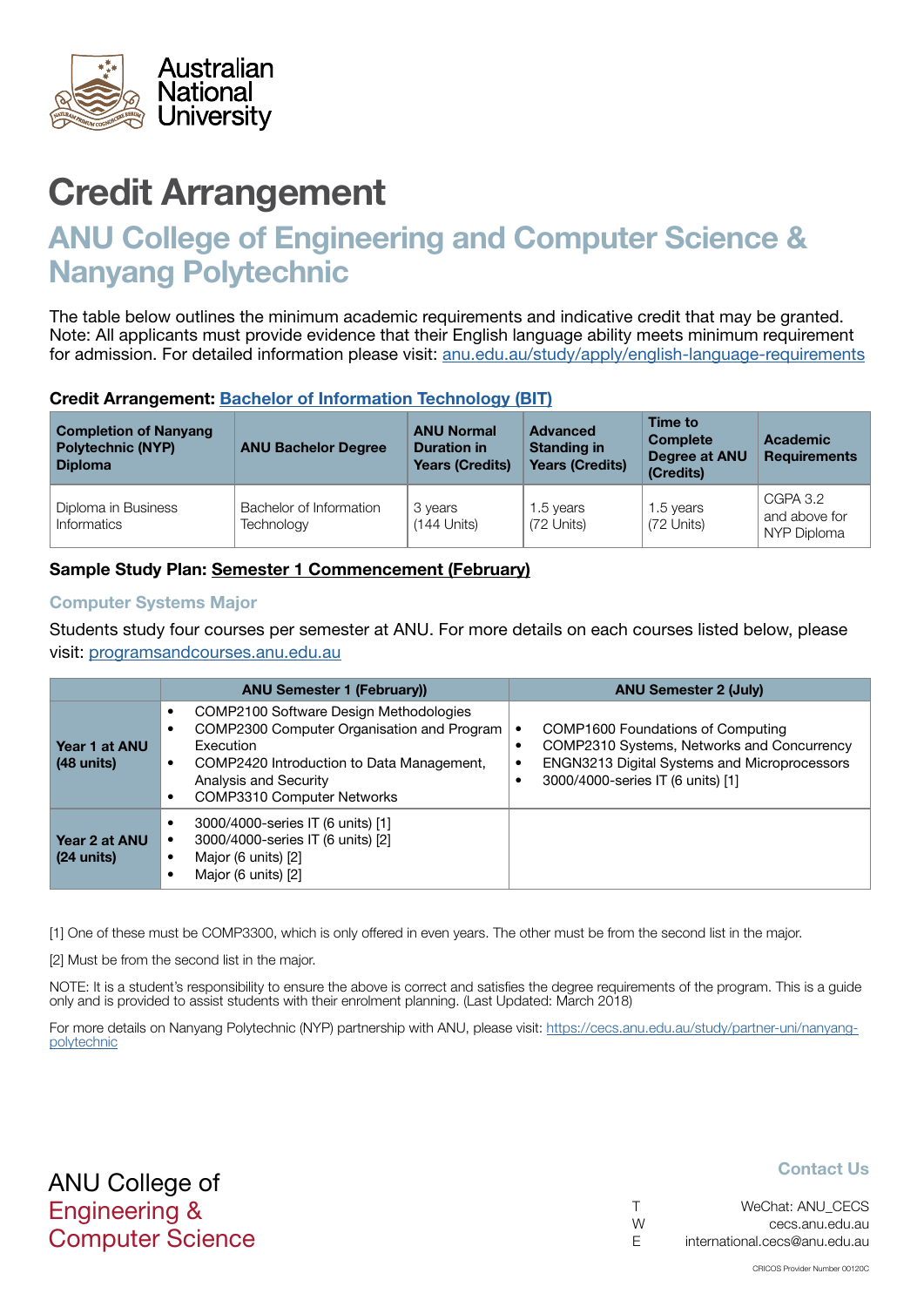<span id="page-4-0"></span>

# ANU College of Engineering and Computer Science & Nanyang Polytechnic

The table below outlines the minimum academic requirements and indicative credit that may be granted. Note: All applicants must provide evidence that their English language ability meets minimum requirement for admission. For detailed information please visit: [anu.edu.au/study/apply/english-language-requirements](http://anu.edu.au/study/apply/english-language-requirements)

#### Credit Arrangement: [Bachelor of](http://programsandcourses.anu.edu.au/program/BIT) Information Technology (BIT)

| <b>Completion of Nanyang</b><br><b>Polytechnic (NYP)</b><br><b>Diploma</b> | <b>ANU Bachelor Degree</b>            | <b>ANU Normal</b><br><b>Duration in Years</b><br>(Credits) | Advanced<br><b>Standing in</b><br><b>Years (Credits)</b> | Time to<br><b>Complete</b><br>Degree at ANU<br>(Credits) | <b>Academic</b><br><b>Requirements</b>   |
|----------------------------------------------------------------------------|---------------------------------------|------------------------------------------------------------|----------------------------------------------------------|----------------------------------------------------------|------------------------------------------|
| Diploma in Business<br>Informatics                                         | Bachelor of Information<br>Technology | 3 years<br>$(144$ Units)                                   | 1.5 years<br>(72 Units)                                  | 1.5 years<br>(72 Units)                                  | CGPA 3.2<br>and above for<br>NYP Diploma |

### Sample Study Plan: Semester 2 Commencement (July)

#### Computer Systems Major

Students study four courses per semester at ANU. For more details on each courses listed below, please visit: [programsandcourses.anu.edu.au](http://programsandcourses.anu.edu.au/program/BIT)

|                                       | <b>ANU Semester 1 (February)</b>                                                                                                                                                                                               | <b>ANU Semester 2 (July)</b>                                                                                                                  |
|---------------------------------------|--------------------------------------------------------------------------------------------------------------------------------------------------------------------------------------------------------------------------------|-----------------------------------------------------------------------------------------------------------------------------------------------|
| Year 1 at ANU<br>$(24 \text{ units})$ |                                                                                                                                                                                                                                | COMP1600 Foundations of Computing<br>ENGN3213 Digital Systems and Microprocessors<br>3000/4000-series IT (6 units) [1]<br>Major (6 units) [2] |
| Year 2 at ANU<br>$(48$ units)         | COMP2100 Software Design Methodologies<br>$\bullet$<br>COMP2300 Computer Organisation and Program<br>Execution<br>COMP2420 Introduction to Data Management,<br>٠<br>Analysis and Security<br><b>COMP3310 Computer Networks</b> | COMP2310 Systems, Networks and Concurrency<br>3000/4000-series IT (6 units) [1]<br>3000/4000-series IT (6 units) [2]<br>Major (6 units) [2]   |

[1] One of these must be COMP3300, which is only offered in even years. The other must be from the second list in the major.

[2] Must be from the second list in the major.

Should be allowed to do comp3310 alongside comp2300 (comp2300 is a prereq for comp3310). This should be okay, since they have already done a basic networking course.

NOTE: It is a student's responsibility to ensure the above is correct and satisfies the degree requirements of the program. This is a guide only and is provided to assist students with their enrolment planning. (Last Updated: March 2018)

For more details on Nanyang Polytechnic (NYP) partnership with ANU, please visit: https://cecs.anu.edu.au/study/partner-uni/nanyangpolytechnic

ANU College of Engineering & Computer Science

| $\top$ | WeChat: ANU CECS              |
|--------|-------------------------------|
| W      | cecs.anu.edu.au               |
| -F     | international.cecs@anu.edu.au |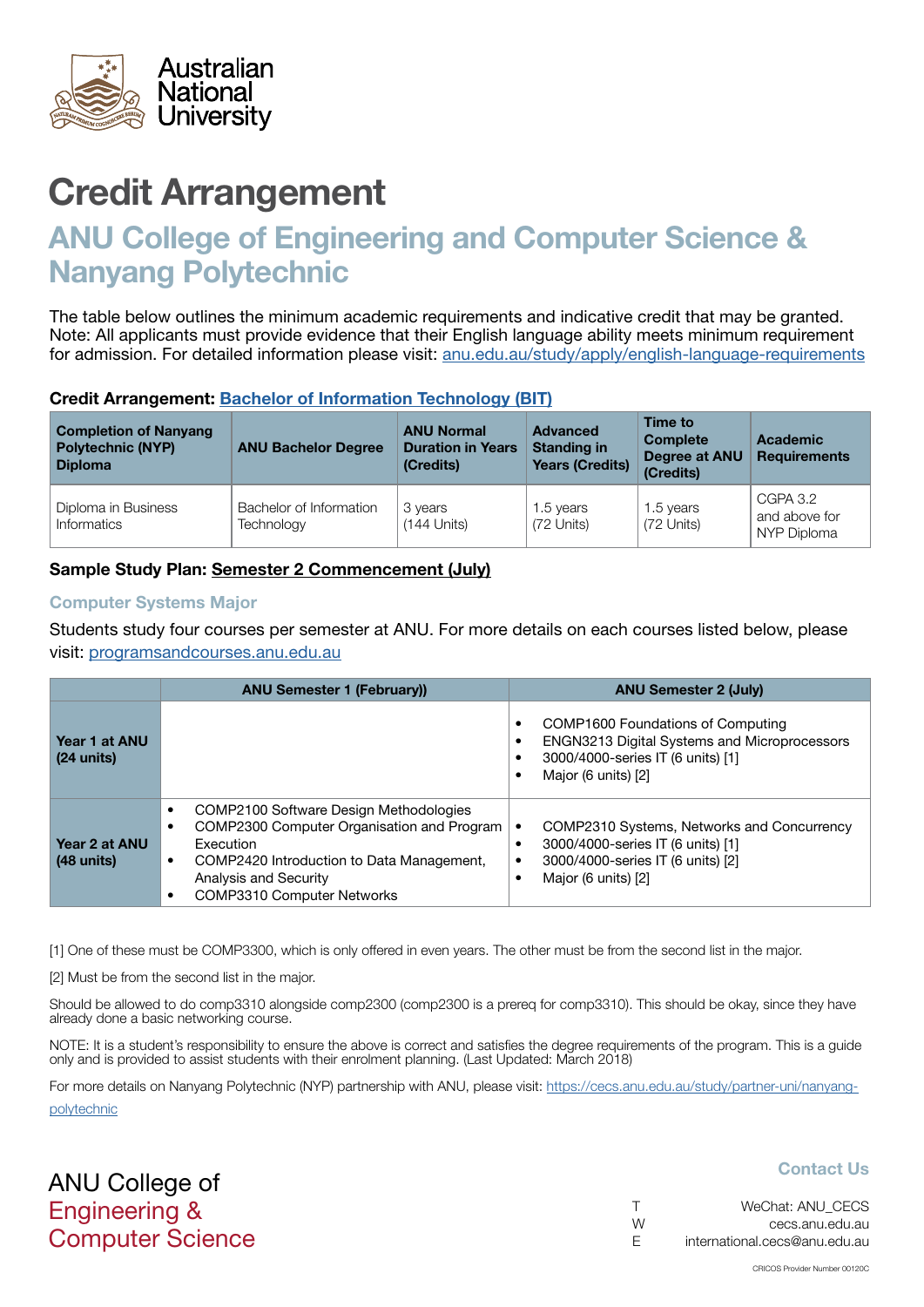<span id="page-5-0"></span>

# ANU College of Engineering and Computer Science & Nanyang Polytechnic

The table below outlines the minimum academic requirements and indicative credit that may be granted. Note: All applicants must provide evidence that their English language ability meets minimum requirement for admission. For detailed information please visit: [anu.edu.au/study/apply/english-language-requirements](http://anu.edu.au/study/apply/english-language-requirements)

#### Credit Arrangement: [Bachelor of](http://programsandcourses.anu.edu.au/program/BIT) Information Technology (BIT)

| <b>Completion of Nanyang</b><br><b>Polytechnic (NYP)</b><br><b>Diploma</b> | <b>ANU Bachelor Degree</b>            | <b>ANU Normal</b><br><b>Duration in</b><br><b>Years (Credits)</b> | <b>Advanced</b><br><b>Standing in</b><br><b>Years (Credits)</b> | Time to<br><b>Complete</b><br>Degree at ANU<br>(Credits) | <b>Academic</b><br><b>Requirements</b>   |
|----------------------------------------------------------------------------|---------------------------------------|-------------------------------------------------------------------|-----------------------------------------------------------------|----------------------------------------------------------|------------------------------------------|
| Diploma in Business<br>Informatics                                         | Bachelor of Information<br>Technology | 3 years<br>$(144$ Units)                                          | 1.5 years<br>(72 Units)                                         | 1.5 years<br>(72 Units)                                  | CGPA 3.2<br>and above for<br>NYP Diploma |

### Sample Study Plan: Semester 1 Commencement (February)

#### Information Systems Major

Students study four courses per semester at ANU. For more details on each courses listed below, please visit: [programsandcourses.anu.edu.au](http://programsandcourses.anu.edu.au/program/BIT)

|                                       | <b>ANU Semester 1 (February))</b>                                                                                                                                                                                | <b>ANU Semester 2 (July)</b>                                                                                                                                  |
|---------------------------------------|------------------------------------------------------------------------------------------------------------------------------------------------------------------------------------------------------------------|---------------------------------------------------------------------------------------------------------------------------------------------------------------|
| Year 1 at ANU<br>$(48 \text{ units})$ | COMP2100 Software Design Methodologies<br>$\bullet$<br>COMP2300 Computer Organisation and Program<br>Execution<br><b>INFS1001 Business Information Systems</b><br><b>INFS2024 Information Systems Analysis</b>   | COMP1600 Foundations of Computing<br><b>INFS3059 Project Management and Information</b><br>Systems<br>3000/4000-series IT (6 units) [1]<br>Elective (6 units) |
| Year 2 at ANU<br>$(24 \text{ units})$ | COMP2410 Networked Information Systems<br>$\bullet$<br>COMP2420 Introduction to Data Management,<br>Analysis and Security<br><b>INFS3024 Information Systems Management</b><br>3000/4000-series IT (6 units) [1] |                                                                                                                                                               |

[1] One of these must be from the second list in the major.

NOTE: It is a student's responsibility to ensure the above is correct and satisfies the degree requirements of the program. This is a guide only and is provided to assist students with their enrolment planning. (Last Updated: March 2018)

For more details on Nanyang Polytechnic (NYP) partnership with ANU, please visit: https://cecs.anu.edu.au/study/partner-uni/nanyangpolytechnic

| $\top$ | WeChat: ANU CECS              |
|--------|-------------------------------|
| W      | cecs.anu.edu.au               |
| E.     | international.cecs@anu.edu.au |